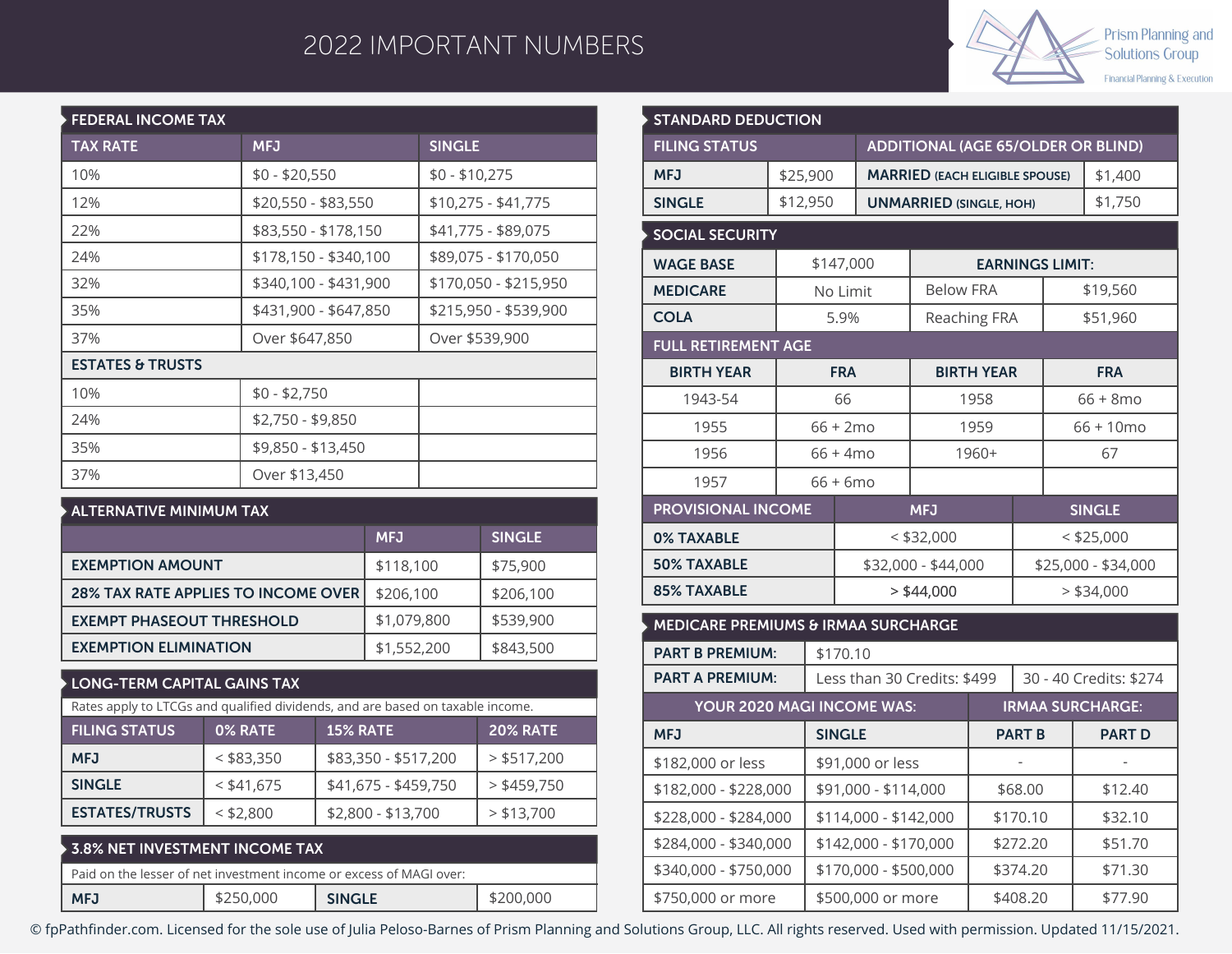## 2022 IMPORTANT NUMBERS

**UNIFORM LIFETIME**



**SINGLE LIFETIME TABLE (RMD)**

| <b>RETIREMENT PLANS</b>                                  |                                                                |                       |           |  |  |  |
|----------------------------------------------------------|----------------------------------------------------------------|-----------------------|-----------|--|--|--|
| ELECTIVE DEFERRALS (401(K), 403(B), 457)                 |                                                                |                       |           |  |  |  |
| <b>Contribution Limit</b>                                |                                                                | \$20,500              |           |  |  |  |
| Catch Up (Age 50+)                                       |                                                                |                       |           |  |  |  |
| 403(b) Additional Catch Up (15+ Years of Service)        |                                                                |                       |           |  |  |  |
| <b>DEFINED CONTRIBUTION PLAN</b>                         |                                                                |                       |           |  |  |  |
| Limit Per Participant                                    |                                                                |                       |           |  |  |  |
| <b>DEFINED BENEFIT PLAN</b>                              |                                                                |                       |           |  |  |  |
| Maximum Annual Benefit                                   |                                                                |                       | \$245,000 |  |  |  |
| <b>SIMPLE IRA</b>                                        |                                                                |                       |           |  |  |  |
| <b>Contribution Limit</b>                                |                                                                |                       | \$14,000  |  |  |  |
| Catch Up (Age 50+)                                       |                                                                |                       | \$3,000   |  |  |  |
| <b>SEP IRA</b>                                           |                                                                |                       |           |  |  |  |
| Maximum % of Comp (Adj. Net Earnings If Self-Employed)   |                                                                | 25%                   |           |  |  |  |
| <b>Contribution Limit</b>                                |                                                                | \$61,000              |           |  |  |  |
| Minimum Compensation                                     |                                                                | \$650                 |           |  |  |  |
| <b>TRADITIONAL IRA &amp; ROTH IRA CONTRIBUTIONS</b>      |                                                                |                       |           |  |  |  |
| <b>Total Contribution Limit</b>                          | \$6,000                                                        |                       |           |  |  |  |
| Catch Up (Age 50+)                                       | \$1,000                                                        |                       |           |  |  |  |
| <b>ROTH IRA ELIGIBILITY</b>                              |                                                                |                       |           |  |  |  |
| <b>SINGLE MAGI PHASEOUT</b>                              |                                                                | \$129,000 - \$144,000 |           |  |  |  |
| <b>MFJ MAGI PHASEOUT</b>                                 | \$204,000 - \$214,000                                          |                       |           |  |  |  |
|                                                          | <b>TRADITIONAL IRA DEDUCTIBILITY (IF COVERED BY WORK PLAN)</b> |                       |           |  |  |  |
| <b>SINGLE MAGI PHASEOUT</b>                              |                                                                | \$68,000 - \$78,000   |           |  |  |  |
| <b>MFJ MAGI PHASEOUT</b>                                 | \$109,000 - \$129,000                                          |                       |           |  |  |  |
| MFJ (IF ONLY SPOUSE IS COVERED)<br>\$204,000 - \$214,000 |                                                                |                       |           |  |  |  |
| <b>EDUCATION TAX CREDIT INCENTIVES</b>                   |                                                                |                       |           |  |  |  |
|                                                          | <b>LIFETIME LEARNING</b><br><b>AMERICAN OPPORTUNITY</b>        |                       |           |  |  |  |
| <b>AMOUNT OF CREDIT</b>                                  | 100% of first \$2,000,<br>25% of next \$2,000                  | 20% of first \$10,000 |           |  |  |  |
| <b>SINGLE MAGI PHASEOUT</b>                              | \$80,000 - \$90,000                                            | \$80,000 - \$90,000   |           |  |  |  |

\$160,000 - \$180,000

**MFJ MAGI PHASEOUT**

| TABLE (RMD)                                                                            |                               |            |    | Used to calculate RMD for certain beneficiaries of inherited<br>accounts. This is an abbreviated version. |               |                                                               |                                            |            |               |      |  |
|----------------------------------------------------------------------------------------|-------------------------------|------------|----|-----------------------------------------------------------------------------------------------------------|---------------|---------------------------------------------------------------|--------------------------------------------|------------|---------------|------|--|
| Used to calculate RMD for account owners<br>who have reached their RBD. Not to be used |                               |            |    | <b>AGE</b>                                                                                                | <b>SINGLE</b> | <b>AGE</b>                                                    | <b>SINGLE</b>                              | <b>AGE</b> | <b>SINGLE</b> |      |  |
| when spousal beneficiary is 10+ yrs younger.                                           |                               |            | 25 | 60.2                                                                                                      | 43            | 42.9                                                          | 61                                         | 26.2       |               |      |  |
| <b>AGE</b>                                                                             | <b>FACTOR</b>                 | <b>AGE</b> |    | <b>FACTOR</b>                                                                                             | 26            | 59.2                                                          | 44                                         | 41.9       | 62            | 25.4 |  |
| 72                                                                                     | 27.4                          | 88         |    | 13.7                                                                                                      | 27            | 58.2                                                          | 45                                         | 41.0       | 63            | 24.5 |  |
| 73                                                                                     | 26.5                          | 89         |    | 12.9                                                                                                      | 28            | 57.3                                                          | 46                                         | 40.0       | 64            | 23.7 |  |
| 74                                                                                     | 25.5                          | 90         |    | 12.2                                                                                                      | 29            | 56.3                                                          | 47                                         | 39.0       | 65            | 22.9 |  |
| 75                                                                                     | 24.6                          | 91         |    | 11.5                                                                                                      | 30            | 55.3                                                          | 48                                         | 38.1       | 66            | 22.0 |  |
| 76                                                                                     | 23.7                          | 92         |    | 10.8                                                                                                      | 31            | 54.4                                                          | 49                                         | 37.1       | 67            | 21.2 |  |
| 77                                                                                     | 22.9                          | 93         |    | 10.1                                                                                                      | 32            | 53.4                                                          | 50                                         | 36.2       | 68            | 20.4 |  |
| 78                                                                                     | 22.0                          | 94         |    | 9.5                                                                                                       | 33            | 52.5                                                          | 51                                         | 35.3       | 69            | 19.6 |  |
| 79                                                                                     | 21.1                          | 95         |    | 8.9                                                                                                       | 34            | 51.5                                                          | 52                                         | 34.3       | 70            | 18.8 |  |
| 80                                                                                     | 20.2                          | 96         |    | 8.4                                                                                                       | 35            | 50.5                                                          | 53                                         | 33.4       | 71            | 18.0 |  |
| 81                                                                                     | 19.4                          | 97         |    | 7.8                                                                                                       | 36            | 49.6                                                          | 54                                         | 32.5       | 72            | 17.2 |  |
| 82                                                                                     | 18.5                          | 98         |    | 7.3                                                                                                       | 37            | 48.6                                                          | 55                                         | 31.6       | 73            | 16.4 |  |
| 83                                                                                     | 17.7                          | 99         |    | 6.8                                                                                                       | 38            | 47.7                                                          | 56                                         | 30.6       | 74            | 15.6 |  |
| 84                                                                                     | 16.8                          | 100        |    | 6.4                                                                                                       | 39            | 46.7                                                          | 57                                         | 29.8       | 75            | 14.8 |  |
| 85                                                                                     | 16.0                          | 101        |    | 6.0                                                                                                       | 40            | 45.7                                                          | 58                                         | 28.9       | 76            | 14.1 |  |
| 86                                                                                     | 15.2                          | 102        |    | 5.6                                                                                                       | 41            | 44.8                                                          | 59                                         | 28.0       | 77            | 13.3 |  |
| 87                                                                                     | 14.4                          | 103        |    | 5.2                                                                                                       | 42            | 43.8                                                          | 60                                         | 27.1       | 78            | 12.6 |  |
|                                                                                        | <b>ESTATE &amp; GIFT TAX</b>  |            |    |                                                                                                           |               |                                                               |                                            |            |               |      |  |
|                                                                                        | <b>LIFETIME EXEMPTION</b>     |            |    |                                                                                                           |               | <b>GIFT TAX</b><br><b>TAX RATE</b><br><b>ANNUAL EXCLUSION</b> |                                            |            |               |      |  |
| \$12,060,000                                                                           |                               |            |    | 40%<br>\$16,000                                                                                           |               |                                                               |                                            |            |               |      |  |
|                                                                                        | <b>HEALTH SAVINGS ACCOUNT</b> |            |    |                                                                                                           |               |                                                               |                                            |            |               |      |  |
| <b>COVERAGE</b><br><b>CONTRIB.</b>                                                     |                               |            |    | <b>MINIMUM ANNUAL</b><br><b>DEDUCTIBLE</b>                                                                |               |                                                               | <b>MAX OUT-OF-POCKET</b><br><b>EXPENSE</b> |            |               |      |  |
| <b>INDIVIDUAL</b>                                                                      |                               |            |    | \$3,650                                                                                                   |               | \$1,400                                                       |                                            |            | \$7,050       |      |  |
| <b>FAMILY</b>                                                                          |                               |            |    | \$7,300                                                                                                   |               | \$2,800                                                       |                                            |            | \$14,100      |      |  |
| <b>AGE 55+ CATCH UP</b><br>\$1,000                                                     |                               |            |    | N/A                                                                                                       |               |                                                               | N/A                                        |            |               |      |  |

© fpPathfinder.com. Licensed for the sole use of Julia Peloso-Barnes of Prism Planning and Solutions Group, LLC. All rights reserved. Used with permission. Updated 11/15/2021.

\$160,000 - \$180,000